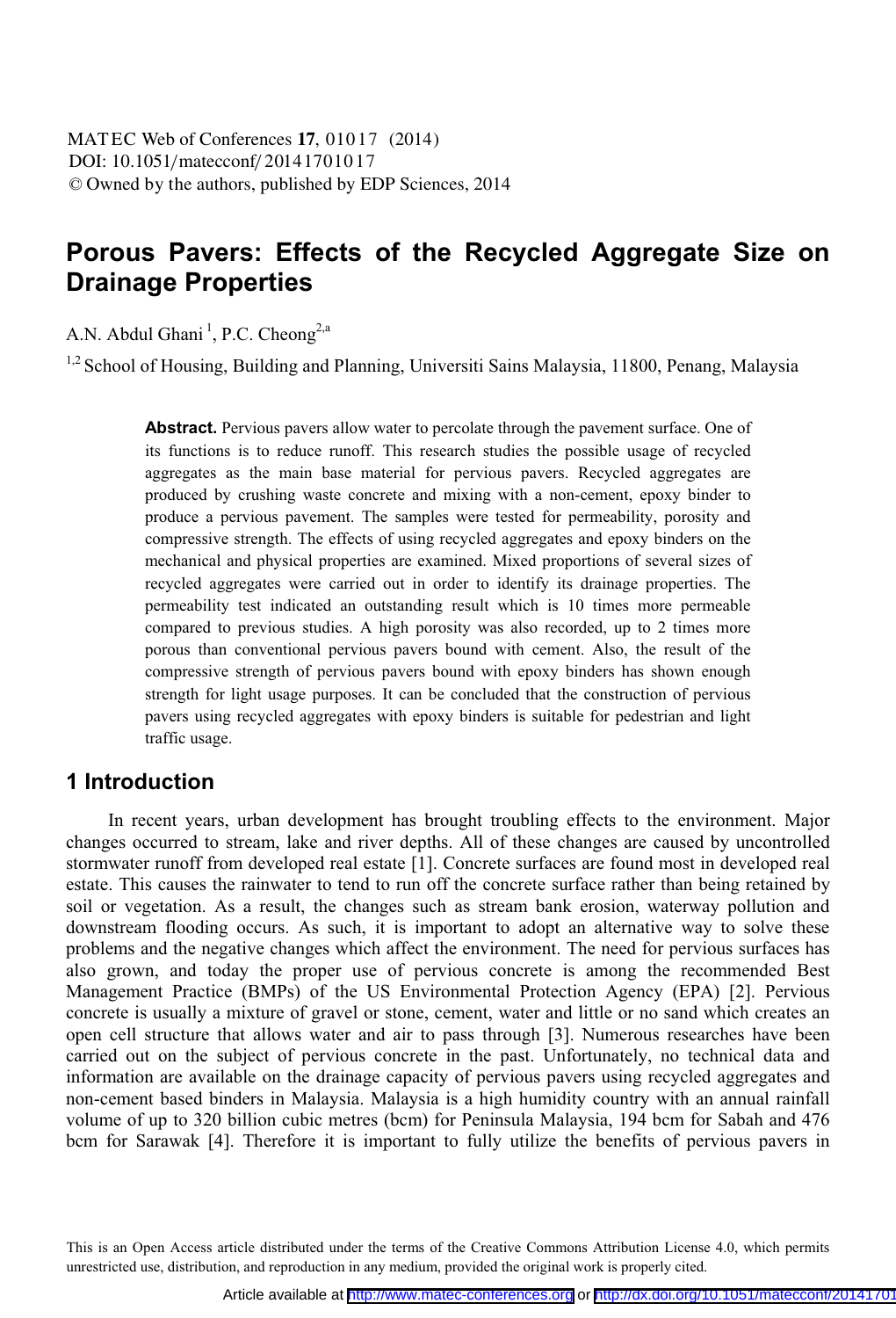stormwater control. Typically, pervious concrete has a void content of 15 to 25%. The addition of a small amount of fine aggregate will generally reduce the void content and increase the strength [5].

 Recycled aggregate refers to particles obtained through certain operations such as the crushing, sieving and grading of waste concrete. Recycled aggregate has a weaker water absorption ratio and crushing value which brings about the issue of the difficulty in producing higher strength recycled aggregate concrete, as a result limited its wide application [6]. The properties of recycled concrete have always been linked to its strength. It was found that the concrete strength decreased when recycled concrete was used. Its reduction in strength could be as low as 40% [7]. No decrease in the concrete strength was found when the concrete contained up to 20% fine or 30% coarse recycled concrete aggregate. However when the percentage of usage went beyond these levels, it showed a systematic decrease in the concrete strength. The relationship of the recycled concrete aggregate to the concrete strength is in an inversely proportional manner, where when the quantity of recycled aggregate increased, the concrete strength decreased [8].

 Previous research done on the effects of the aggregate size and gradation towards the properties of the pervious concrete showed that when the uniformity coefficients of the aggregate increased, which means the gradation became less uniform or single sized and more well graded, the strength also increased, whereas the porosity and permeability decreased [9]. The porosity of pervious concrete can be defined differently. Measurable voids are defined as the effective porosity since this relates to permeability, and the overall air content is accordingly defined as total porosity [11].

 Epoxy resin is used as a supplementary cementing material for the production of epoxy modified concrete. The replacing of part of the cement with epoxy resin was found to improve the strength, ductility, chemical resistance and durability of the concrete. The improvement of the compressive strength of the concrete is linearly proportional to the epoxy/cement ratio [12]. However there is no technical data available on the use of epoxy resin as the only binder of course aggregates. Hence, this study is intended to determine the effect of the drainage capacity of cement free recycled aggregate pavers by determining its permeability and the porosity of the cubes produced from recycled aggregates.

## **2 Materials**

#### **2.1. Recycled Aggregate**

For this study, recycled aggregates are used as the main component in the pervious paver. The old concrete was obtained from the Concrete Laboratory of School of Housing, Building and Planning, USM. The old concrete cubes were gathered to be crushed into smaller pieces. The recycled aggregates were sieved into several groups of 5mm and 10mm sizes. Table 1 shows the size of the sieve that the aggregate passed through and retained on.

| Size of sieve (passes through) | Size of sieve (retained on) |  |
|--------------------------------|-----------------------------|--|
| l 4mm                          | 10 <sub>mm</sub>            |  |
| l 0mm                          | 5mm                         |  |

|  |  |  | Table 1: Size of aggregate sieve |  |
|--|--|--|----------------------------------|--|
|--|--|--|----------------------------------|--|

#### **2.2 Epoxy Resin with Hardener**

Epoxy was used as the only binder in this study. It is known as a two-part liquid epoxy thermosetting resin system. It is grouped under synthetic resin and plastics. Both the epoxy resin and hardener are in liquid form. The epoxy resin is in clear form while the hardener is yellow. The code number of the epoxy resin used is CP 370A, manufactured by Oriental Option Sdn. Bhd. The mixing ratio of epoxy resin to hardener is 1 to 1.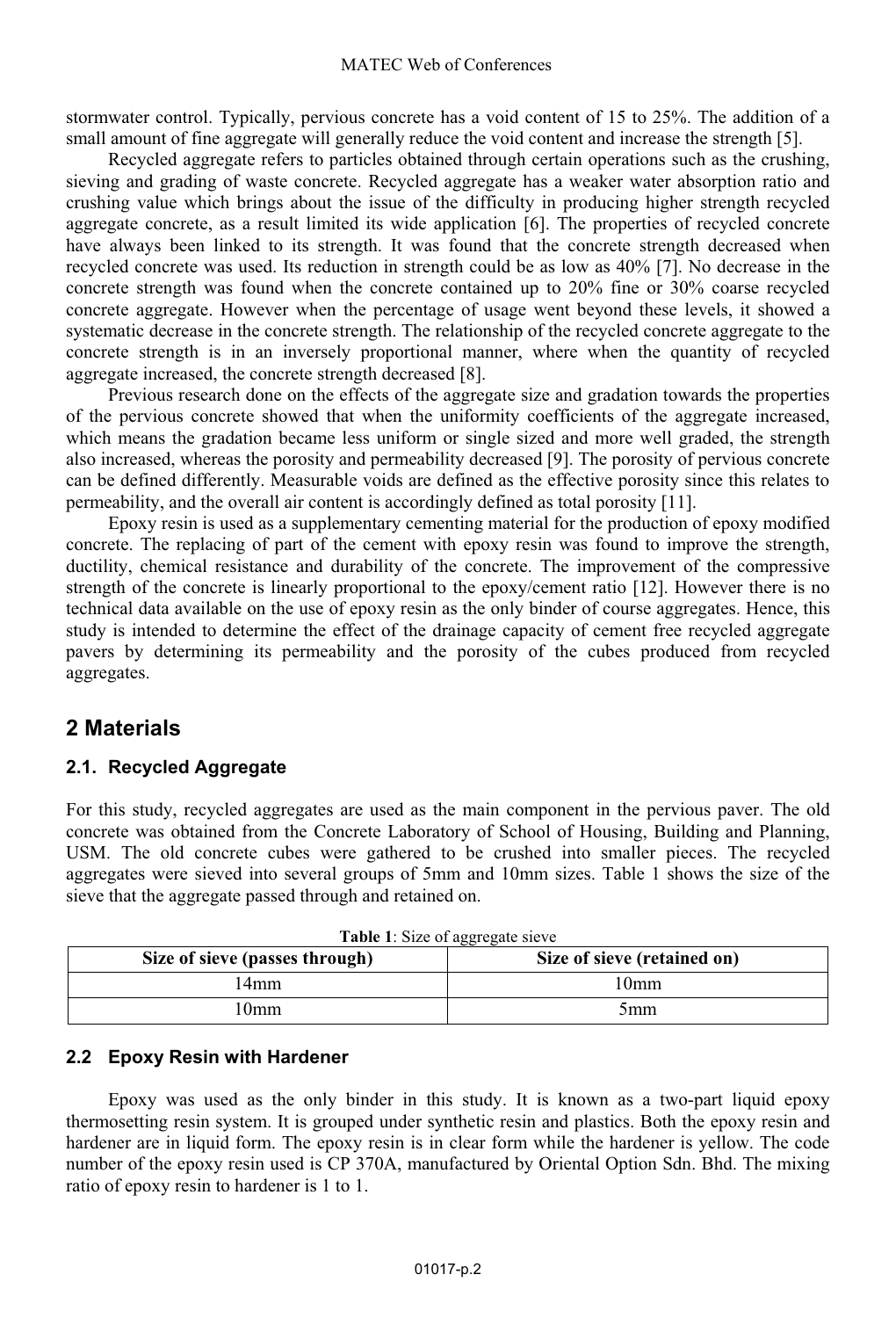## **3 Experimental Set-up**

 For this study, a preliminary test was done in order to obtain the suitable percentage of epoxy binder to be used in the mix proportions. A total of 13 samples were produced in the preliminary test. Table 2 shows the mix proportions of the preliminary samples.

| Sample          | Size of<br>aggregate,<br>part 1<br>(mm) | Size of<br>aggregate,<br>part 2<br>(mm) | Weight of<br>recycled<br>aggregate,<br>part $1(g)$ | Weight of<br>recycled<br>aggregate,<br>part $2(g)$ | $\overline{ }$<br>Epoxy<br>resin<br>(%) | Hardener<br>(%) | <b>Total</b><br>epoxy<br>binder<br>$(\%)$ |
|-----------------|-----------------------------------------|-----------------------------------------|----------------------------------------------------|----------------------------------------------------|-----------------------------------------|-----------------|-------------------------------------------|
| P <sub>1</sub>  | 5.                                      |                                         | 1215                                               |                                                    | 5                                       | 5               | 10                                        |
| P <sub>2</sub>  | 5.                                      |                                         | 1215                                               |                                                    | 5                                       | 5               | 10                                        |
| P <sub>3</sub>  | 10                                      |                                         | 1308                                               |                                                    | 5                                       | 5               | 10                                        |
| P4              | 10                                      |                                         | 1308                                               |                                                    | 5                                       | 5               | 10                                        |
| P <sub>5</sub>  | 5.                                      |                                         | 1215                                               |                                                    | 2.5                                     | 2.5             | 5                                         |
| P <sub>6</sub>  | 5.                                      |                                         | 1215                                               |                                                    | 2.5                                     | 2.5             | 5                                         |
| P <sub>8</sub>  | 10                                      |                                         | 1308                                               |                                                    | 2.5                                     | 2.5             | 5                                         |
| P <sub>9</sub>  | 10                                      |                                         | 1308                                               |                                                    | 2.5                                     | 2.5             | 5                                         |
| <b>P10</b>      | 5.                                      | 10                                      | 525                                                | 779                                                | 2.5                                     | 2.5             | 5                                         |
| P <sub>11</sub> | 5.                                      | 10                                      | 525                                                | 779                                                | 2.5                                     | 2.5             | 5                                         |
| P <sub>12</sub> | 5.                                      | 10                                      | 525                                                | 779                                                | $\overline{4}$                          | $\overline{4}$  | 8                                         |
| P13             | 5.                                      | 10                                      | 525                                                | 779                                                | 4                                       | $\overline{4}$  | 8                                         |

**Table 2**: Mix proportion of preliminary samples

The recycled aggregate and epoxy binder were mixed by hand and compacted by a 10kg load. Each sample is left for 1 day at room temperature before the mould is removed. A thick layer of bleeding was found at the bottom of the samples with 10% epoxy binder. It was observed that the epoxy binder was still soft after removing the mould. However, it was found that when the epoxy binder was reduced to 5%, the samples showed no bleeding. In order to identify if the mixture of the aggregate can reduce the effect of bleeding, mixtures of 5mm and 10mm aggregates were used to form 4 samples. When the percentage of the epoxy binder used were 8% for the mixture samples, a thinner layer of bleeding showed in the samples. No bleeding happened when it was reduced to 5%.

 After physical observation on the preliminary samples was done, it was found that when a high percentage of epoxy binder was used, a thick layer of bleeding was formed at the bottom of the sample, preventing water from passing through. Since no bleeding occurred for all the samples using 5%, therefore 5% of epoxy binder by weight was chosen to be cast in the following samples in this study. A total of 6 samples with dimensions 100mm x 100mm x 100mm were produced with 5% epoxy binder. All these 6 samples were further tested with porosity test, permeability test and compressive strength test. Figure 1 and 2 are the specimens in this study.



**Fig 1**: Various mixed design specimens **Fig 2**: Porous paver characteristics

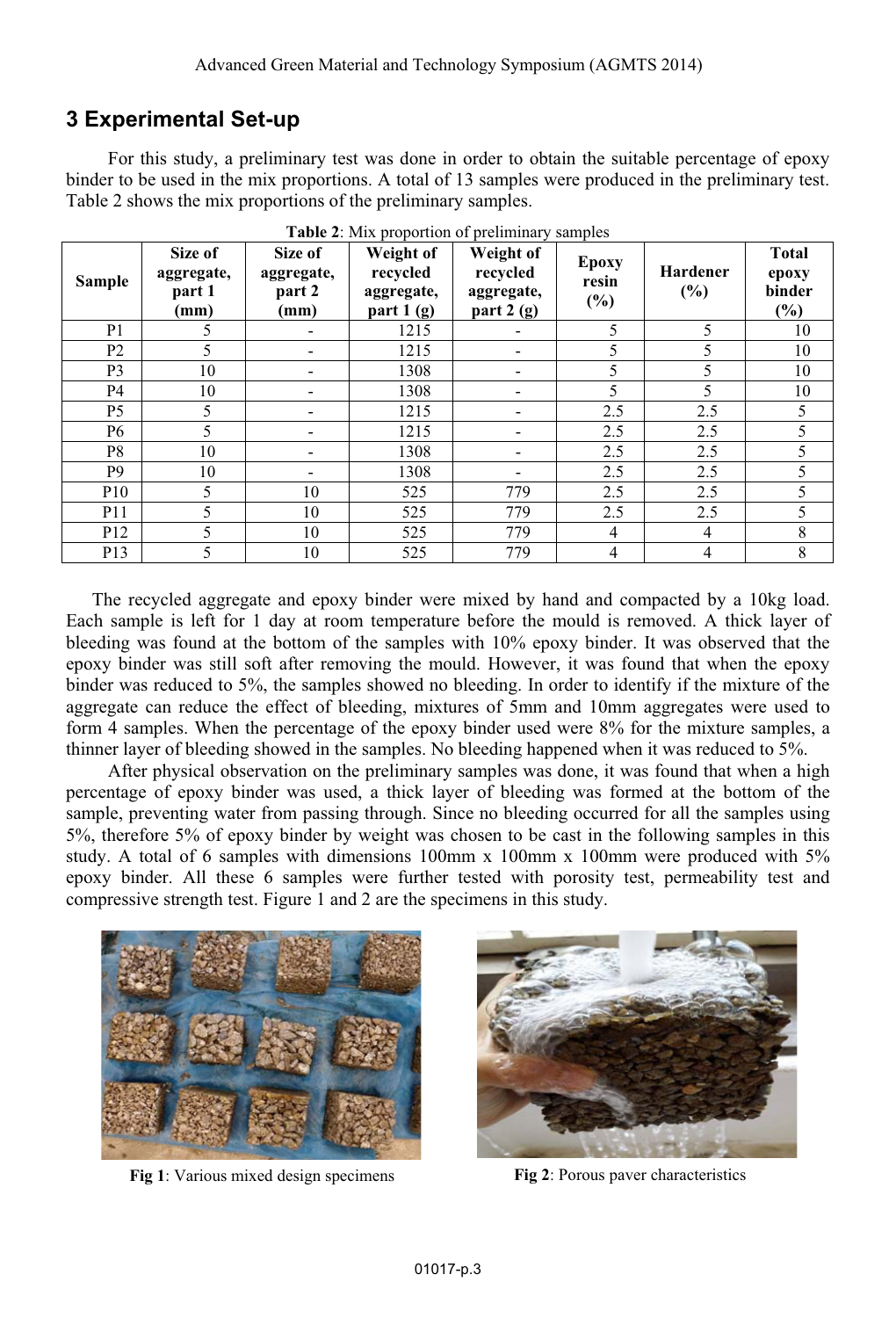## **4 Results and Discussion**

#### **4.1 Porosity Test**

The results obtained for the porosity of specimen are shown in Table 3. The porosity test was conducted by submerging the sample into a container full with water. The water displaced from the container is measured in volume. The water displaced is identified as the volume of voids. Porosity in % is calculated by the formula of volume of void divided by volume of sample.

| Sample | Size of aggregate (mm) | Porosity $(\% )$ |
|--------|------------------------|------------------|
|        |                        | 52.35            |
| A2     |                        | 53.18            |
| A3     | 10                     | 60.00            |
| A4     | 10                     | 67.00            |
|        | $5 + 10$               | 54.73            |
|        | $5 + 10$               | 47.80            |

**Table 3**: Porosity of samples



**Fig. 3:** Effect of size of aggregate

From Fig. 3, it is shown that samples with an aggregate size of 10mm have the highest porosity with a recorded reading of 67%. The lowest recorded reading is 47.80%, which is the sample with a mixture of aggregate sizes of 5mm and 10mm. This is because a larger aggregate size creates a larger void ratio and produces a more porous sample. In a previous study done by Lian et al. [11], using a coarse aggregate size of  $9.5 - 4.75$ mm had recorded a porosity of  $31\%$ . The porosity obtained in this study was 2 times higher than the porosity gained by the Lian study.

#### **4.2 Permeability Test**

In this study, the permeability of the sample was measured with a device constructed as recommended by Yang and Jiang [13]. This parameter is important in a pervious paver because it can determine the drainage capacity of a successfully designed pervious paver. The permeability of the sample is identified as the water penetration coefficient in this study. The results are shown in Table 4.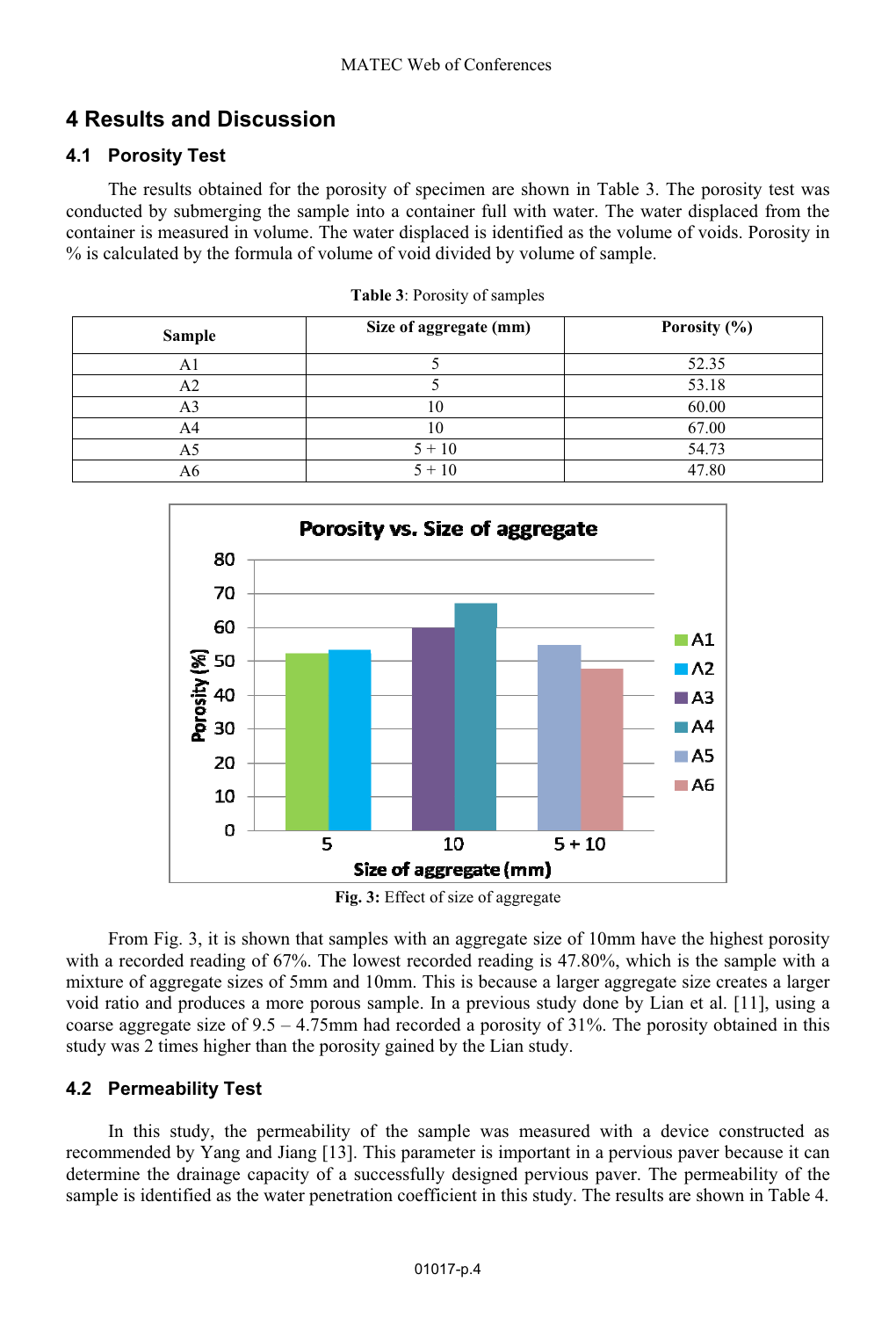| <b>Sample</b> | Size of aggregate (mm) | Water penetration coefficient (mm/s) |
|---------------|------------------------|--------------------------------------|
| A.            |                        | 38.00                                |
|               |                        | 55.10                                |
|               |                        | 53.80                                |
|               |                        | 49.50                                |
|               | $5 + 10$               | 67.80                                |
|               | $5 + 10$               | 71 20                                |

**Table 4**: Permeability of samples



**Fig. 4:** Effect of size of aggregate on the water penetration coefficient

From Fig. 4, it can be seen that the sample with a mixture of aggregate sizes of 5mm and 10mm has the highest water penetration coefficient of 71.20%. The sample with the aggregate size of 5mm has the lowest water penetration coefficient of 38%. In the Yang and Jiang study, aggregates of 5- 10mm with a binder of ordinary Portland cement were used to form the pervious concrete. The recorded water penetration coefficient recorded in their study is 8.9mm/s. The permeability test results obtained in this study is as high as 10 times more than the result gathered from previous researcher.

#### **4.3 Compressive strength test**

 All the 6 samples were tested for compressive strength. The highest loadings that the samples could withstand were recorded. A compressive strength test machine was used to identify the compressive strength. In this study, it was found that failure did not occur like conventional concrete during compression. Therefore, only the maximum load the sample could withstand was recorded. The results of the compressive strength test for the specimens are shown in Table 5, and Fig. 5 shows the compressive strength in relation to the size of the aggregate for the tested specimens. Also, from Table 5, the mixture of 5mm and 10mm aggregates samples show the highest reading of compressive strength.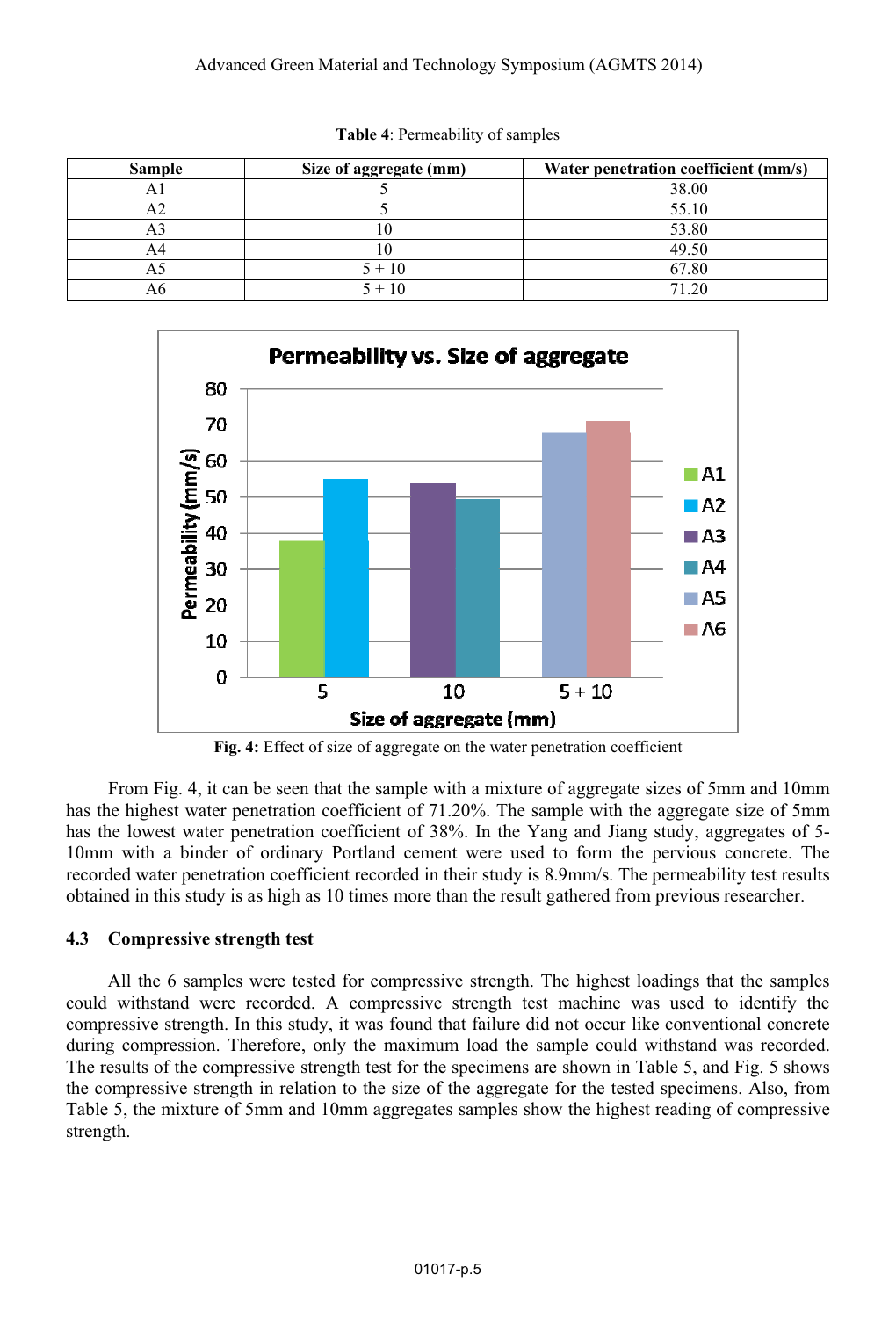

**Fig. 5:** Effect of size of aggregate on the compressive strength

| <b>Sample</b> | Size of aggregate (mm) | <b>Maximum load (kPA)</b> |
|---------------|------------------------|---------------------------|
| A             |                        | 370                       |
| A2            |                        | 440                       |
| A3            | 10                     | 290                       |
| A4            | 10                     | 380                       |
| A5            | $5 + 10$               | 520                       |
| Аt            | $5 + 10$               | 550                       |

**Table 5**: Compressive of samples

From Fig. 5, it can be seen that samples with a mixture of aggregate sizes of 5mm and 10mm have the highest compressive strength. The highest recorded reading is 550kPa. The lowest recorded reading is 290kPa, which is the sample with the aggregate size of 10mm. The overall compressive strength results showed sufficient compressive strength for light usage purposes.

## **5 Conclusions**

This study had described all the processes from the primary stages of concrete cube recycling which involves breaking and crushing the existing concrete cubes or blocks into recycled aggregates, mix proportion of the epoxy binder pervious paver up to the analysis of the data obtained. Experimental laboratory works were carried out to obtain the data for compressive strength, porosity and permeability analysis. In conclusion, recycled aggregates are suitable to be used as the main material in pervious pavers. Pervious pavers using recycled aggregates from waste crushed concrete were successfully developed with acceptable high permeability and porosity. The porosity results obtained were two times higher than the results of previous studies done by other researchers. This can be due to the replacement of epoxy resin as the binder instead of ordinary Portland cement. Also, the permeability results showed a high water penetration coefficient, about ten times more permeable as compared to previous studies done by other researchers. The extreme difference can be due to the permeability test method adopted which was previously designed to test the permeability of cement pervious pavers instead of epoxy pervious pavers. The method adopted may not have provided an accurate